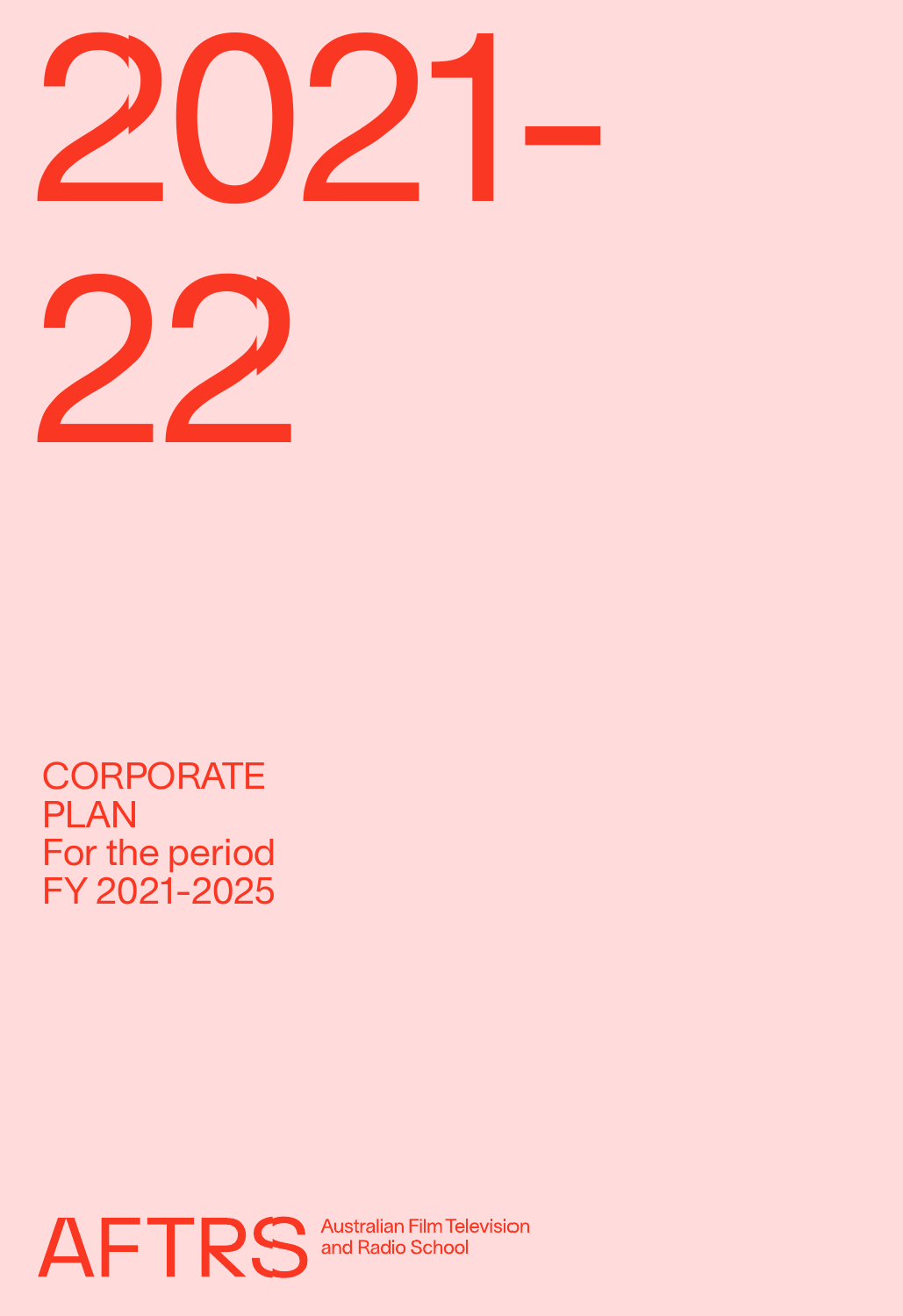# **CONTENTS**

| 01 Purpose and Vision                             | 2  |
|---------------------------------------------------|----|
| 02. Introduction                                  | 4  |
| 03. Environment, Factors, and Focus               | 4  |
| 04. Strategic Direction, Delivery and Performance | 6  |
| Pillar 1: National Reach                          | 7  |
| Pillar 2: Excellence                              | 9  |
| Pillar 3: Sustainability                          | 11 |
| 05. Optimising Resources and Capabilities         | 12 |
| 06. Risk Management and Oversight                 | 12 |
| 07. Cooperation                                   | 13 |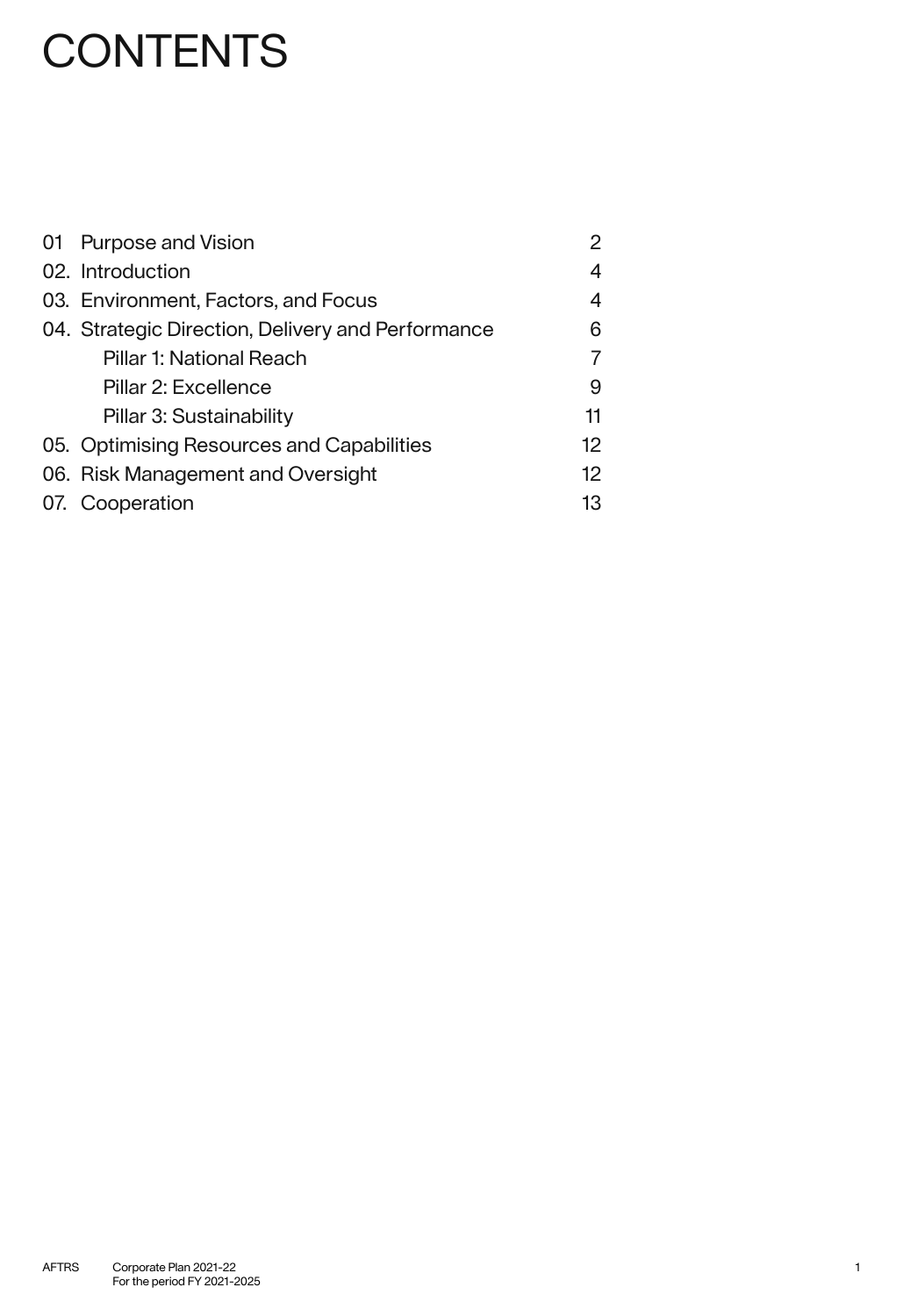# 01 PURPOSE AND VISION

The Australian Film, Television and Radio School (AFTRS) was established by a bipartisan Act of Parliament in 1973 to provide education, training, and research to the screen arts and broadcast sector.

The School's foundation had a cultural imperative. The *Australian Film, Television and Radio School Act 1973 (AFTRS Act)* recognised the power of national storytelling and the need for Australians to have access to worldclass content made by Australians for Australians. It also recognised the critical role of formal education and training in creating a thriving industry of highly skilled practitioners. And while the industry AFTRS was created to serve has undergone significant change since 1973, this imperative holds. AFTRS must continue to graduate the best creative talent in Australia who can meet the sector's needs, from grips to production accountants, compositors to radio producers, to ensure Australians have access to world-class Australian content.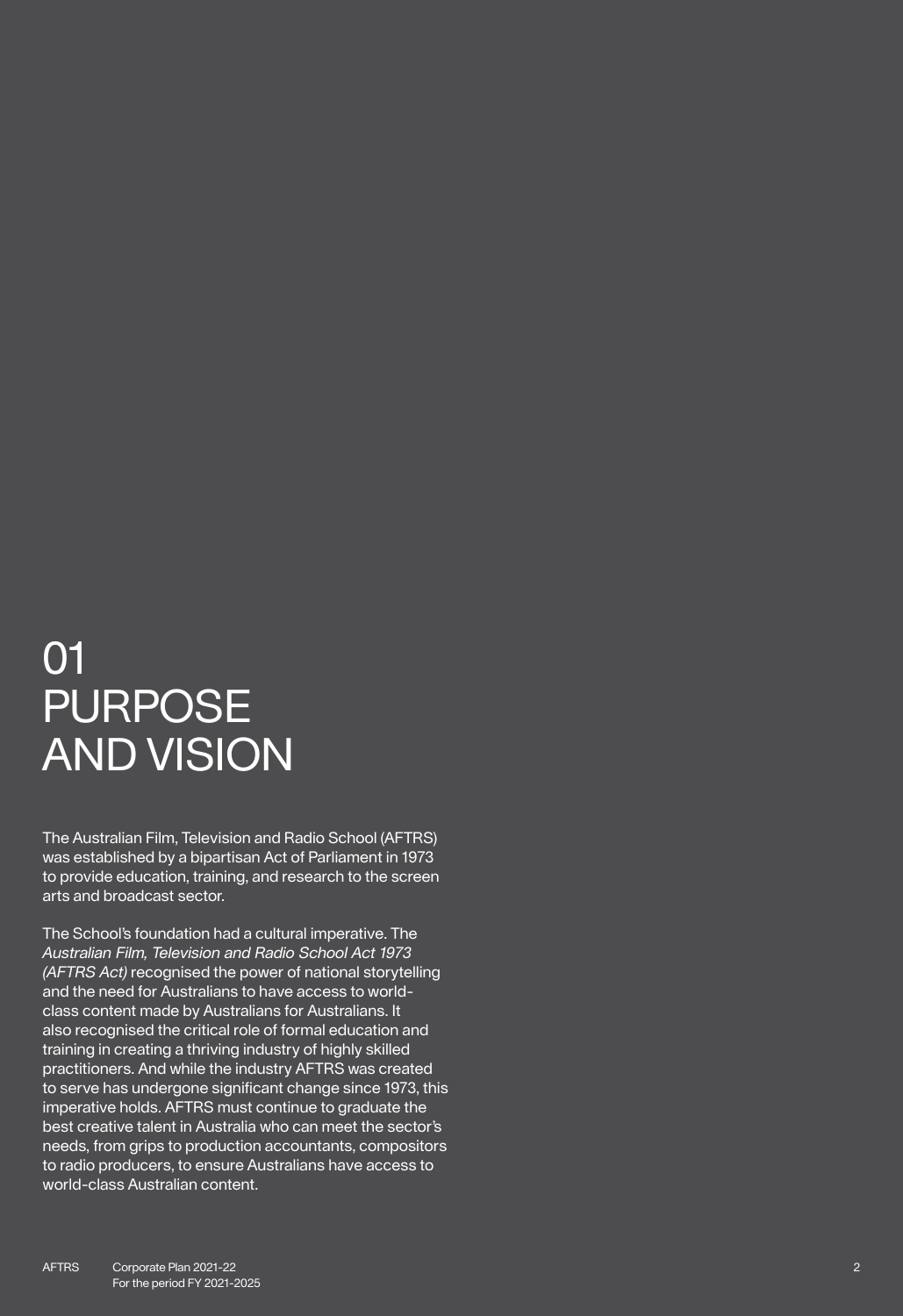### OUR MISSION:

Delivering world-leading creative education across the nation, so Australian talent and culture thrive at home and around the world.

### OUR PURPOSE:

Working hand-in-hand with our screen and broadcast industries, AFTRS is a global centre of excellence that provides Australians with the highest level of screen and broadcast education, training and research.

### OUR VISION:

We believe that a country is shaped by its stories, and in an increasingly complex world, Australians have never needed good stories more to understand who we are and who we can be. As the national screen and broadcast school, AFTRS' job is to train the talent who can create these stories.

Our pursuit of excellence is Australian in its nature and global in its ambition: it is empowered by the strength of First Nations cultures and the rich diversity of our society. We champion the artistry and skill demanded by excellence and the essential need for ethical, inclusive collaboration.

### OUR VALUES:

#### *Creativity*

We value different ideas, experiences and knowledges in the pursuit of creative and innovative outcomes.

#### *Excellence*

We are leaders in our fields, and we strive to be adaptive and agile in the face of an ever-changing Industry.

#### *Community*

We work together with respect, responsibility, reciprocity and accountability. The strength of the AFTRS community comes from our commitment to being inclusive.

#### *Courage*

We are curious and resilient, listening with an open heart. We persevere, we embrace the unfamiliar, and we are committed to having courageous conversations and working through moments of fear and difficulty.

#### *Generosity*

We share our skills, knowledge and stories with a sense of abundance and are equipped and honoured to help tell each other's stories.

## OUR STRATEGY:

To meet our purpose in an increasingly dynamic and expanding operating landscape, this year, AFTRS launches its new five-year corporate strategy, *Creating the Future*. The strategy is built upon three pillars: national reach, excellence and sustainability.

#### *National Reach*

As the national screen and broadcast school, talent across Australia must be able to access our world-class training and educational opportunities. Our curriculum must be flexible in its delivery and reflect the breadth of Australian screen and broadcast culture in its design.

#### *Excellence*

As one of the top screen and broadcast schools in the world, AFTRS is committed to the pursuit of excellence in all that we do. Our unique approach to screen and broadcast education is driven by a close working relationship with industry, a transformative curriculum that fosters deep skill-building, creative experimentation and an understanding of the power of collaboration. Our graduates are sought-after for their outstanding craft skills and artistry. They are enterprising, highly creative and professional. They understand the power of Australian story, underpinned by First Nations culture, enriched by the diversity of our country, to engage, entertain and connect audiences.

#### *Sustainability*

Finally, we must ensure that our work in delivering worldclass education across the country is sustainable. Our offering is scalable and adaptive, allowing us to grow our business and meet local, regional, and state and territory need while working to the capacity of our staff, our school resources, and our industry.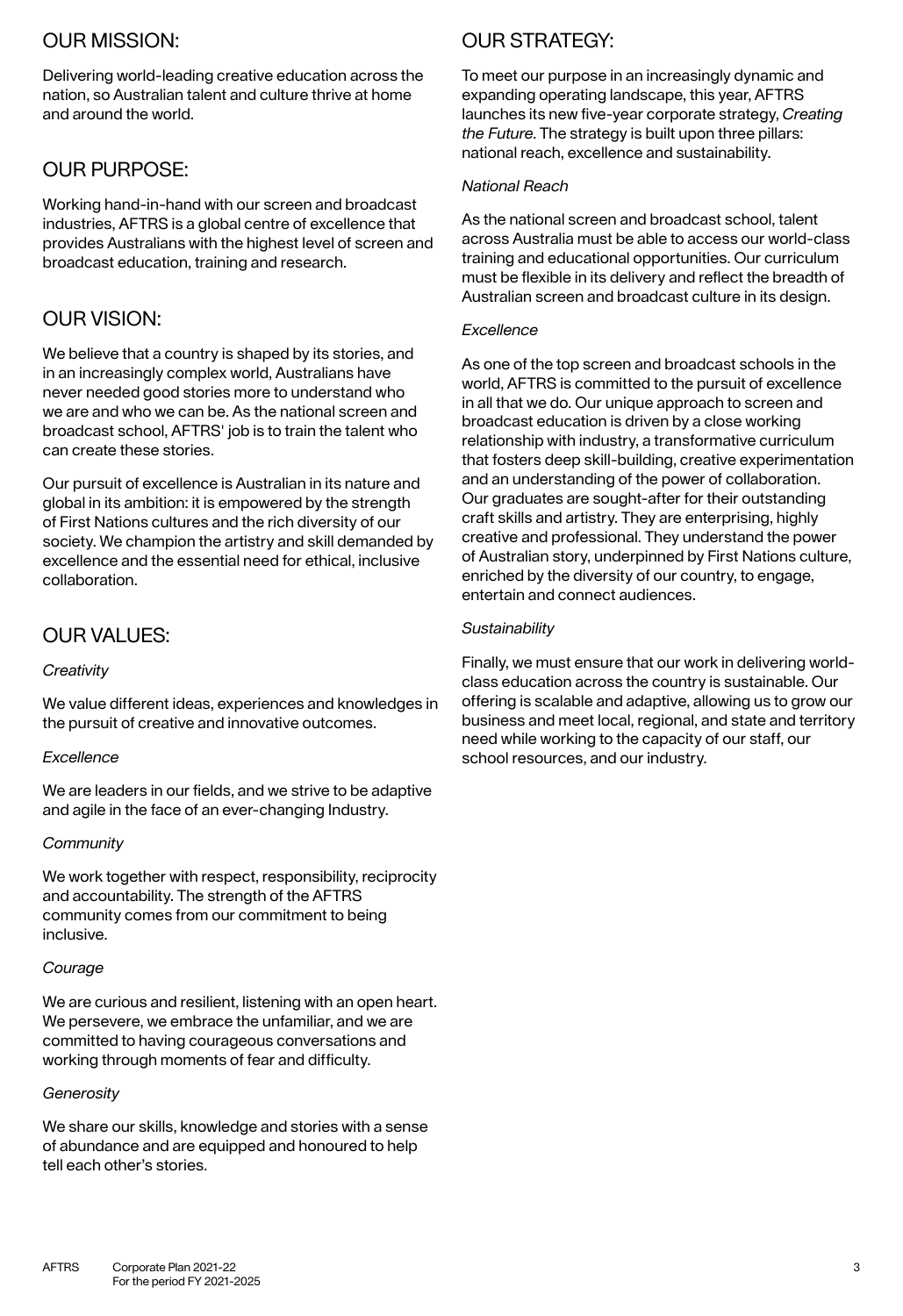# 02. INTRODUCTION

The AFTRS Council, as the accountable authority of AFTRS, presents the 2021-22 AFTRS Corporate Plan, covering the period FY 2021-2025, as required under section 35 (1)(b) of the *Public Governance, Performance and Accountability Act 2013 (PGPA Act)*.

AFTRS is accountable to the Australian Government through the Minister for Communications, Urban Infrastructure, Cities and the Arts and is administered through the Department of Infrastructure, Transport, Regional Development and Communications. It operates under the AFTRS Act and receives Commonwealth support through an annual appropriation in the Budget.

#### AFTRS' Portfolio Budget Statement outcome is:

*"Support the development of a professional screen arts and broadcast culture in Australia including through the provision of specialist industry-focused education, training, and research."*

# 03. ENVIRONMENT, FACTORS, AND **FOCUS**

AFTRS is a cultural agency funded by the Commonwealth Government through the Office for the Arts in the Department of Infrastructure, Transport, Regional Development and Communications to provide the industry with the talent and skills it needs to thrive.

We are also a fully self-accrediting Higher-Education provider. In July 2021, we were one of three institutions who were successfully admitted into the new Provider category status of University College<sup>1</sup> under the new Higher Education Standards Framework (Threshold Standards) 2021, reflecting the "high national standing and performance of AFTRS" both within our field and across the higher education sector more generally.

Driven by the rise of digitisation, both the screen and broadcast and educational sectors have been in states of change over the last decade, and COVID-19 has only accelerated this rate of change. This strategy recognises that change is and will be a constant in our new world. It positions AFTRS as an organisation that is nimble and able to identify and adapt to change without losing sight

of its fundamental remit to excellence and providing high quality, industry-partnered training across Australia.

For the screen and broadcast industries, there are now multiple ways of making and engaging with content. There have never been more opportunities for skilled Australian content-makers to engage audiences worldwide and earn revenue from their creativity. Australia and New Zealand have over 2.5 million active TikTok users<sup>2</sup>. The number of Australians making money from TWITCH, a platform where users watch each other play online games and tournaments, has increased over 350% in the last two years<sup>3</sup>. And a recent PwC report found that Australians are "one of the highest per capita spenders on video games in the world", with total gaming and esports revenue reaching \$3.403 billion in 20204.

While AFTRS remains committed to its legacy areas of excellence, it must also embrace and support the rise of these new platforms and the skills, knowledges and capacity-building needed to ensure Australian content continues to cut through the 'global content deluge'<sup>5</sup> and engage local and international audiences.

Similarly, our educational offerings need to be relevant to an emerging generation of content-makers and compelling to life-long learners looking to upskill in this new digital world. Our new flexible delivery strategy will draw from our particular AFTRS brand of hands-on learning, and the AFTRS campus, with its professionally equipped, world-class facilities, will remain the vibrant creative hub of our school activities. We know that microcredentials are increasingly important to employers and learners seeking to keep up with digital innovations and emerging skillsets in a way that traditional qualifications cannot<sup>6</sup>. Flexible delivery will allow us to offer a range of pathways and modalities to deliver learning that combines face-to-face and online, part-time and fulltime, in bite-sizes as well as substantive, to ensure that Australians across the country are able to access the training they need to upskill or discover and pursue careers in the screen and broadcast industries.

### 3.1 SCREEN AND BROADCAST INDUSTRIES

This is a time of extraordinary growth in our screen and broadcast industries.

While COVID-19 brought with it adversity and struggle, it also accelerated our industry's transformation from a domestically-focussed sector to a successful global player generating billions in revenue and tens of thousands of jobs for Australians. This transformation has been driven by the resourcefulness and ingenuity of the sector and the government. AFTRS has a critical role to play in supporting this growth and ensuring that the industry has the skills, capacity and new knowledges it needs to stay at the forefront of global production.

In a period of creative and economic opportunity, a notable area of growth and innovation is the PDV sector. The global screen industries are integrating digital production processes and technologies with traditional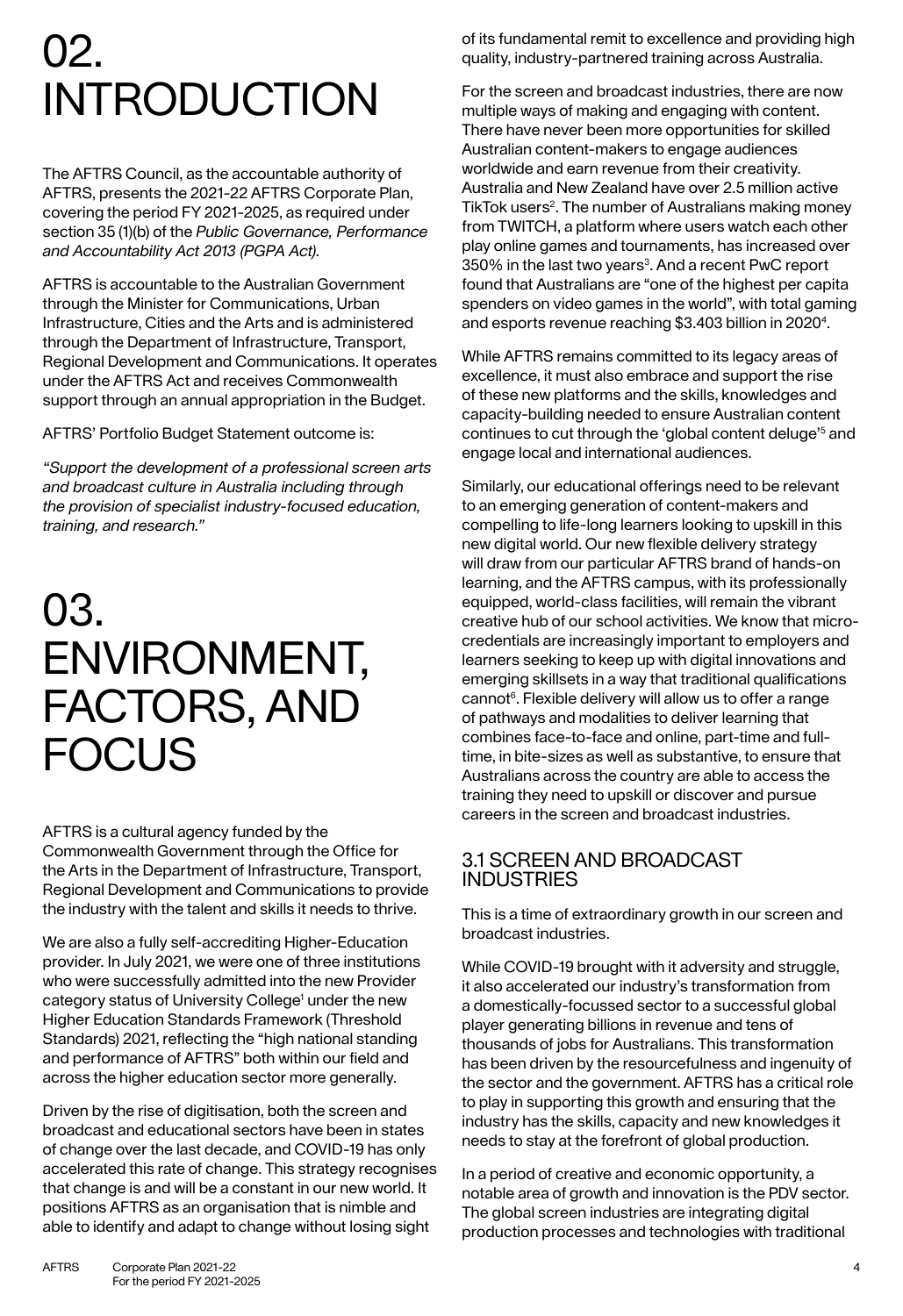crafts and methodologies at a lightning pace. And with the success of the government's PDV offsets, major international players, such as the Disney-owned VFX company Industrial Light & Magic (ILM), have moved to Australia, bringing with them large-scale projects and a demand for skilled local talent. The NSW Government estimated that more than 500 local jobs would be created with ILM's arrival<sup>7</sup>. They have also estimated that around 30% of the jobs created by this new activity will have to be recruited internationally due to the local PDV skills shortage. The need for local training is clear and pressing.

A particularly exciting area for training is in 'Virtual production'. This methodology, driven by the agile application of game engine technologies, has the potential to transform both the creative and financial paradigms of traditional filmmaking. New business opportunities are manifold, but skills gaps in meeting this growth are acute.

Working closely with industry through regular industry advisory panels and a triennial industry skills survey, and our close curriculum partnerships, our courses will target both immediate and longer-term industry need. Over the next year, AFTRS will prioritise industry-partnered training in the PDV area, with an initial focus on virtual production, so that Australia can meet its skills shortage and take full advantage of this time of extraordinary global innovation.

### 3.2 INCLUSION AND BELONGING

Reflected in the strategic focus areas of outreach and inclusion, AFTRS prioritises its commitment to ensuring that the school and the screen and broadcast sectors represent all Australians and are culturally safe for all Australians.

As the national screen and broadcast school and a centre for Australian creative excellence, our engagement with First Nations knowledges and values is of paramount importance. Led by a new First Nations and Outreach Division, the strategy embeds First Nations cultural values in all that we do. In the period of this corporate plan, this will include a review of our Awardcourse curriculum and targets for partnerships with First Nations communities and First Nations-led organisations so that our activities are led by community needs and priorities.

We are adopting a new strategic approach to diversity and inclusion, reframing our focus from diversity and its emphasis on visible differences to principles of belonging and inclusion that seek to embrace each individual's unique offering and allow that individual to excel in an environment where they are heard, safe and welcome. These principles will inform how projects and programs are developed externally through the new First Nations and Outreach Division and internally through the People and Culture Division.

Over the next year, we are committed to developing a curriculum designed to foster cultural capacity within AFTRS and the Australian screen and broadcast sectors and build bridges from under-represented groups across Australia into AFTRS through meaningful, communityled partnerships. We will continue to work with state and territory agencies to bring talent from under-represented groups and commissioners together through our Talent Camp initiative, and we seek out talent at career pathway events across Australia.

Over the period of this Corporate Plan, as we develop our flexible delivery strategy, AFTRS will grow its training partnerships with regionally-based organisations. AFTRS continues to prioritise and grow its student support mechanisms, including financial, to assist students from under-represented backgrounds to thrive at the School.

As we work to build an inclusive culture at AFTRS, we will also continue to promote best practices on Australian screens through research projects and our leadership role in the Screen Diversity and Inclusion Network (SDIN).

### 3.3 INNOVATION

As a leading creative institution, innovation and experimentation are at the heart of everything we do.

Demonstrating our responsibility in the AFTRS Act to "conduct and encourage research", research is at the centre of the school's activities this year. In the first year of our new five-year strategy, we are developing a faculty-driven research program that will bridge industry knowledge and academic expertise to drive projects with practicable, immediate, yet rigorous outputs for the industry.

As processes, practices, and technologies have changed, so have the pathways people take to enter and progress through our industries. In consultation with state and territory screen agencies, AFTRS is launching a research project examining what this means for talent coming into the industry, existing practitioners working in our industry, production companies seeking new talent, and agencies looking to support this talent. It will provide valuable data and action points on how government agencies, higher education, and private enterprise can better support practitioners in this new world.

AFTRS will continue to engage in new industry-led partnered research projects, committing specifically in the FY 2021—22 to two new industry partnered initiatives and a First Nations-led research partnership. This year the school will also launch its Futures Lab —a physical and conceptual space that will support the industry to do the experimentation, testing, and research it needs to stay at the forefront of this fast-moving digital world. It will host emerging technologies, starting with a virtual production training facility, and offer industry teams structured opportunities to use this space for their experimentation and learning on honing their business models and creative projects to gain new audiences.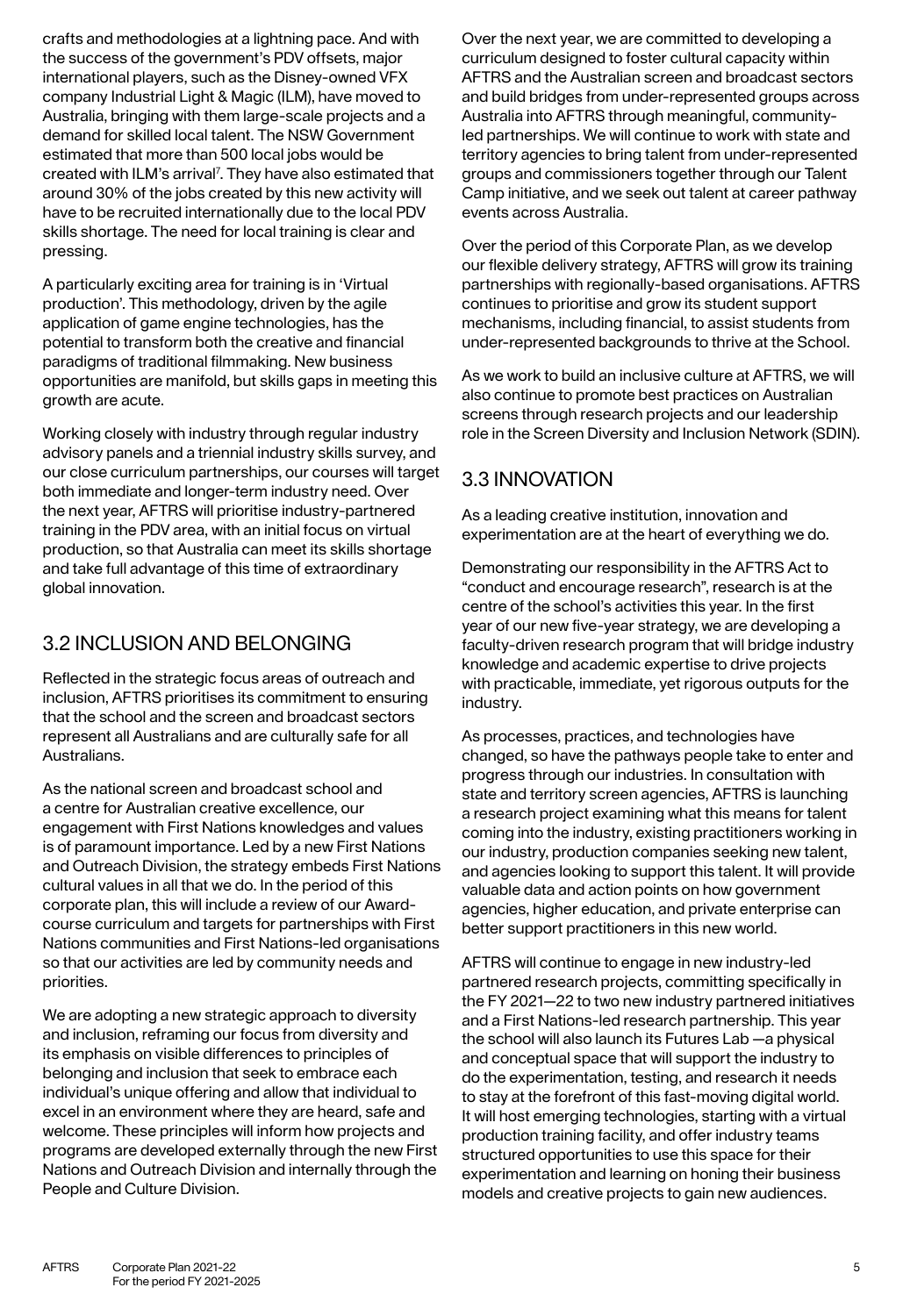04.

Sustainability.

STRATEGIC

DIRECTION,

DELIVERY, AND

PERFORMANCE

The AFTRS' Corporate Plan has been designed around three strategic pillars: National Reach, Excellence, and

This year is the first year of the new AFTRS five-year corporate strategy, *Creating the Future*. The new strategy draws together AFTRS mission, vision and reflected purpose, addressing a changing operating environment that has new risks and opportunities to be considered, and articulates the principles that support the School's ambitions of providing all Australians access to our worldclass learning, offering the highest level of screen and broadcast training, and that we are adaptive, resilient and fit-for-purpose. The principles supporting each of the pillars inform the strategic areas of focus expressed in the School's corporate performance measures and activities.

> **IONAL REACH** NATIONAL REACH PILLAR 1

First Nations Outreach & Inclusion Flexible Delivery

Areas of Strategic Focus: 1.1 First Nations Culture 1.2 Outreach & inclusion

# EXCELLENCE PILLAR 2

Learning & Teaching Research Industry Engagement

Areas of Strategic Focus: 2.1 Talent development 2.2 Industry skils training 2.3 Research & innovation

SUSTAINABILITY **TAINABILIT** PILLAR 3

Business Development Resourcing Creativity & Wellbeing

Areas of Strategic Focus: 3.1 Effective Organisation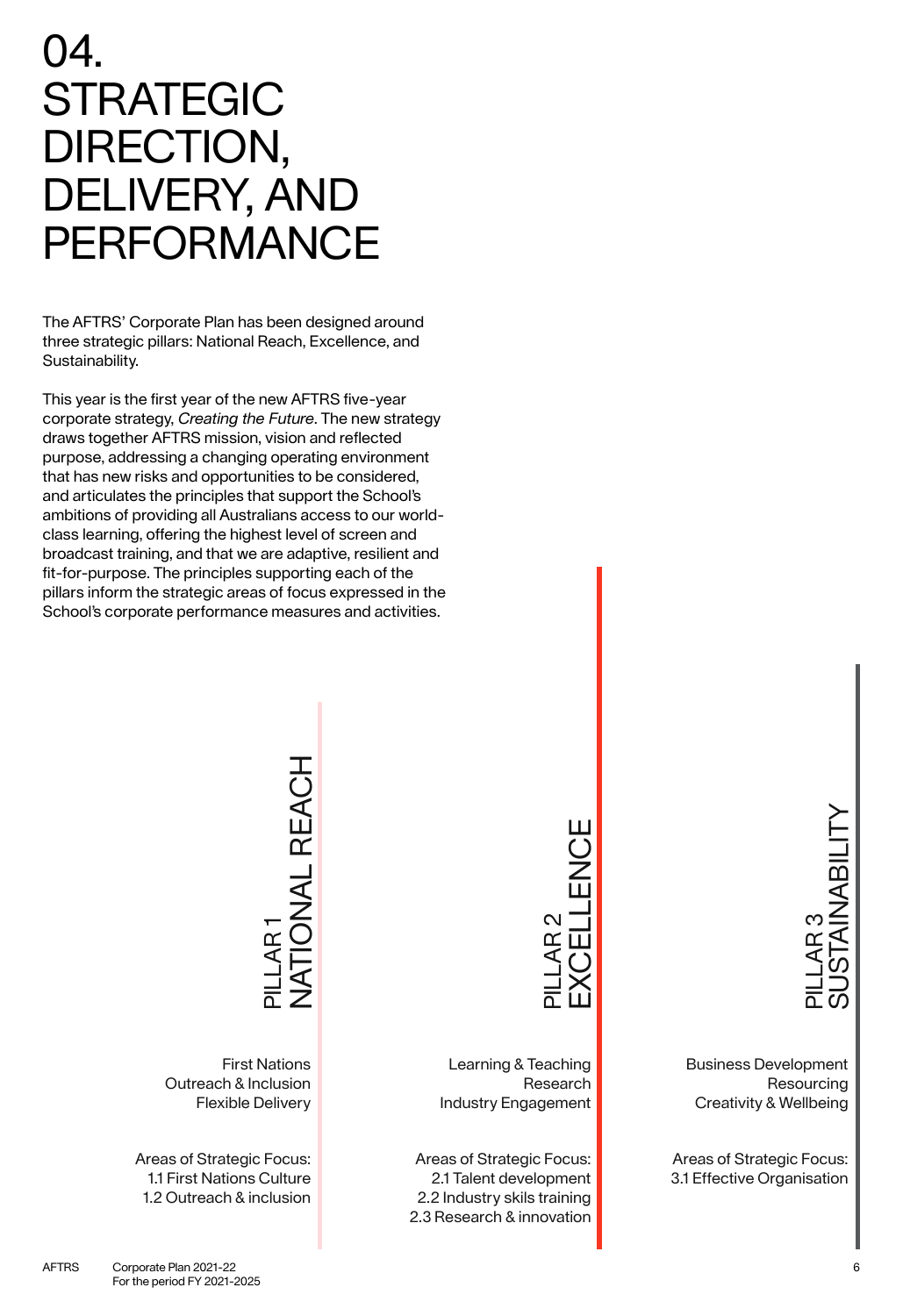# PILLAR 1. NATIONAL REACH

#### *Giving all Australians access to our world-class learning.*

As the national screen and broadcast school, AFTRS engages, upskills, and supports the most talented learners in all states and territories.

The pillar of national reach is supported by two strategic areas of focus —First Nations culture and outreach & inclusion.

### STRATEGIC FOCUS: 1.1 First Nations Culture

Embedding First Nations values within AFTRS by including First Nations' knowledges, voices, values, and pedagogies to build the capacity and knowledge of our staff, graduates, and industry.

| What?<br>(Desired result)                                                                                                                                                                                                                                                                                                                                                       | How?<br>(Key Activities)                                                              | 2021-22                                                                           | 2022-23 | 2023-24 | 2024-25 |  |  |
|---------------------------------------------------------------------------------------------------------------------------------------------------------------------------------------------------------------------------------------------------------------------------------------------------------------------------------------------------------------------------------|---------------------------------------------------------------------------------------|-----------------------------------------------------------------------------------|---------|---------|---------|--|--|
| <b>Embedding First</b><br>Nations values within<br>AFTRS through the<br>inclusion of First<br>Nations' voices, values,<br>knowledges and<br>pedagogies to build the<br>capacity and capability<br>of our staff, students,<br>graduates, and<br>industry to co-create<br>an environment that<br>is culturally, spiritually,<br>socially, intellectually,<br>and emotionally safe | <b>Grow First</b><br><b>Nations</b><br>Community<br><b>Stakeholders</b><br>& Projects | 2 First Nations-led partnerships per year                                         |         |         |         |  |  |
|                                                                                                                                                                                                                                                                                                                                                                                 |                                                                                       | 2 MOUs in place with First Nations Community Controlled<br>organisations per year |         |         |         |  |  |
|                                                                                                                                                                                                                                                                                                                                                                                 |                                                                                       | Support 2 First Nations media and education conferences per year                  |         |         |         |  |  |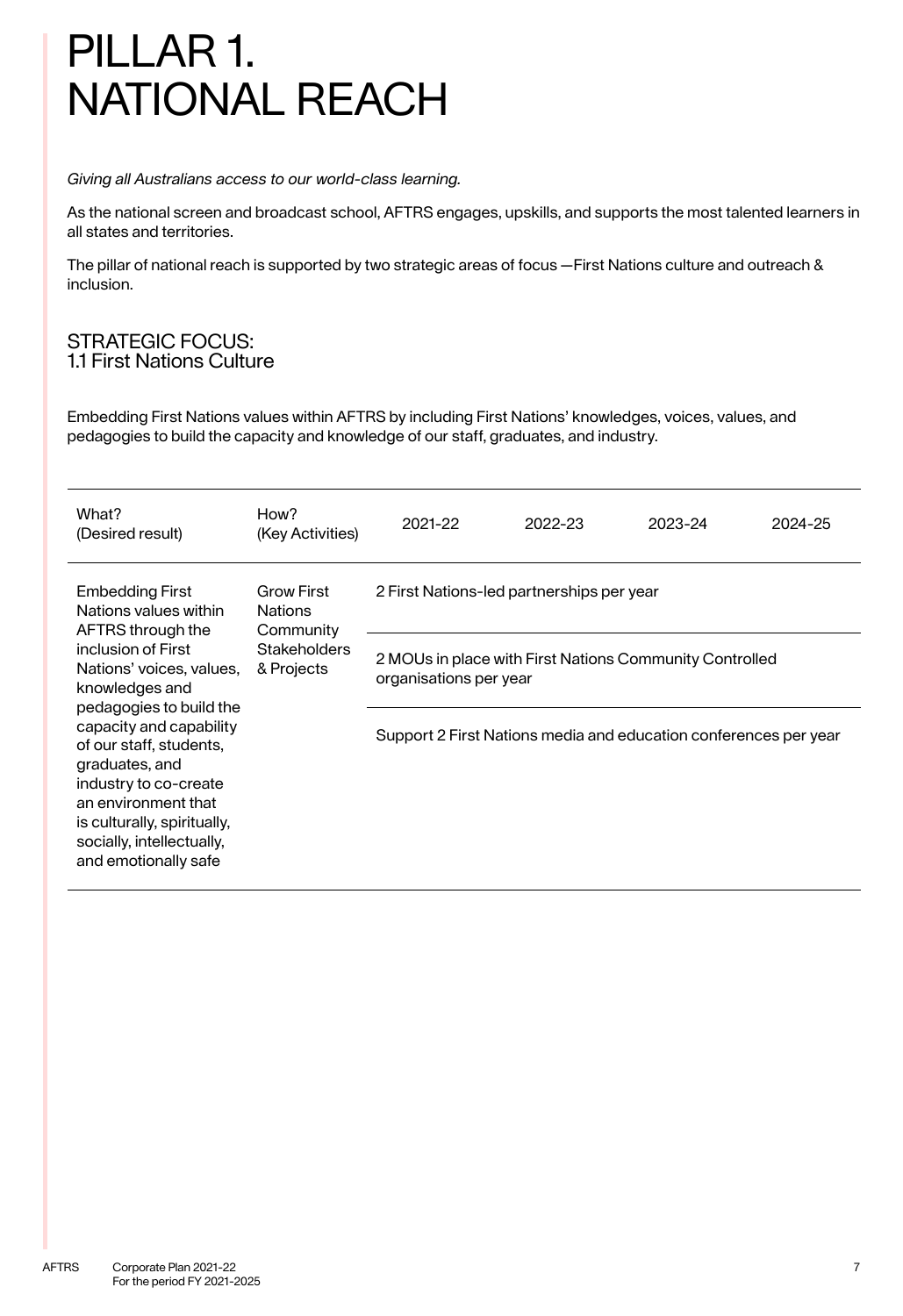### STRATEGIC FOCUS: 1.2 Outreach & Inclusion

Supporting under-represented talent across Australia to learn, make and work in the Australian screen and broadcast industries and building an inclusive school culture that celebrates all Australians. Creating a flexible and responsive model of delivery that allows us to capitalise on established strengths delivering face-to-face learning in our world-class Sydney campus.

| What?<br>(Desired<br>result)                                 | How?<br>(Key Activities)                                                                                                                             | 2021-22                                                                                   | 2022-23                                                                          | 2023-24                                                                          | 2024-25                                                                          |  |  |
|--------------------------------------------------------------|------------------------------------------------------------------------------------------------------------------------------------------------------|-------------------------------------------------------------------------------------------|----------------------------------------------------------------------------------|----------------------------------------------------------------------------------|----------------------------------------------------------------------------------|--|--|
| <b>Ensure AFTRS</b><br>reflects<br>Australian                | Deliver courses<br>across the<br>country                                                                                                             | 3,000 participants in industry training per year                                          |                                                                                  |                                                                                  |                                                                                  |  |  |
| society by<br>supporting<br>diversity                        |                                                                                                                                                      | 50% course enrolments outside of NSW                                                      |                                                                                  |                                                                                  |                                                                                  |  |  |
| across its<br>activities                                     |                                                                                                                                                      | 1 partnered industry event per State and Territory outside NSW per year                   |                                                                                  |                                                                                  |                                                                                  |  |  |
|                                                              | Partner with<br>community<br>organisations<br>and high schools<br>to build bridges<br>from under-<br>represented<br>communities into<br><b>AFTRS</b> | 8 CALD community-led projects across Australia per year                                   |                                                                                  |                                                                                  |                                                                                  |  |  |
| All Australians<br>can access our<br>world-class<br>learning | Create a flexible<br>model of delivery<br>that capitalises<br>on AFTRS'<br>strength in<br>delivering hands-<br>on practical<br>learning              | Develop a<br>flexible delivery<br>framework                                               | Begin<br>implementation<br>of a flexible<br>delivery<br>framework                | Continue<br>implementation<br>of a flexible<br>delivery<br>framework             | Continue<br>implementation<br>and review<br>flexible delivery<br>Framework       |  |  |
|                                                              |                                                                                                                                                      | 2 interstate delivery partnerships per year across industry training and<br>award courses |                                                                                  |                                                                                  |                                                                                  |  |  |
|                                                              |                                                                                                                                                      | Award 30<br>scholarships to<br>students across<br>Australia per<br>calendar year          | Award 32<br>scholarships to<br>students across<br>Australia per<br>calendar year | Award 34<br>scholarships to<br>students across<br>Australia per<br>calendar year | Award 36<br>scholarships to<br>students across<br>Australia per<br>calendar year |  |  |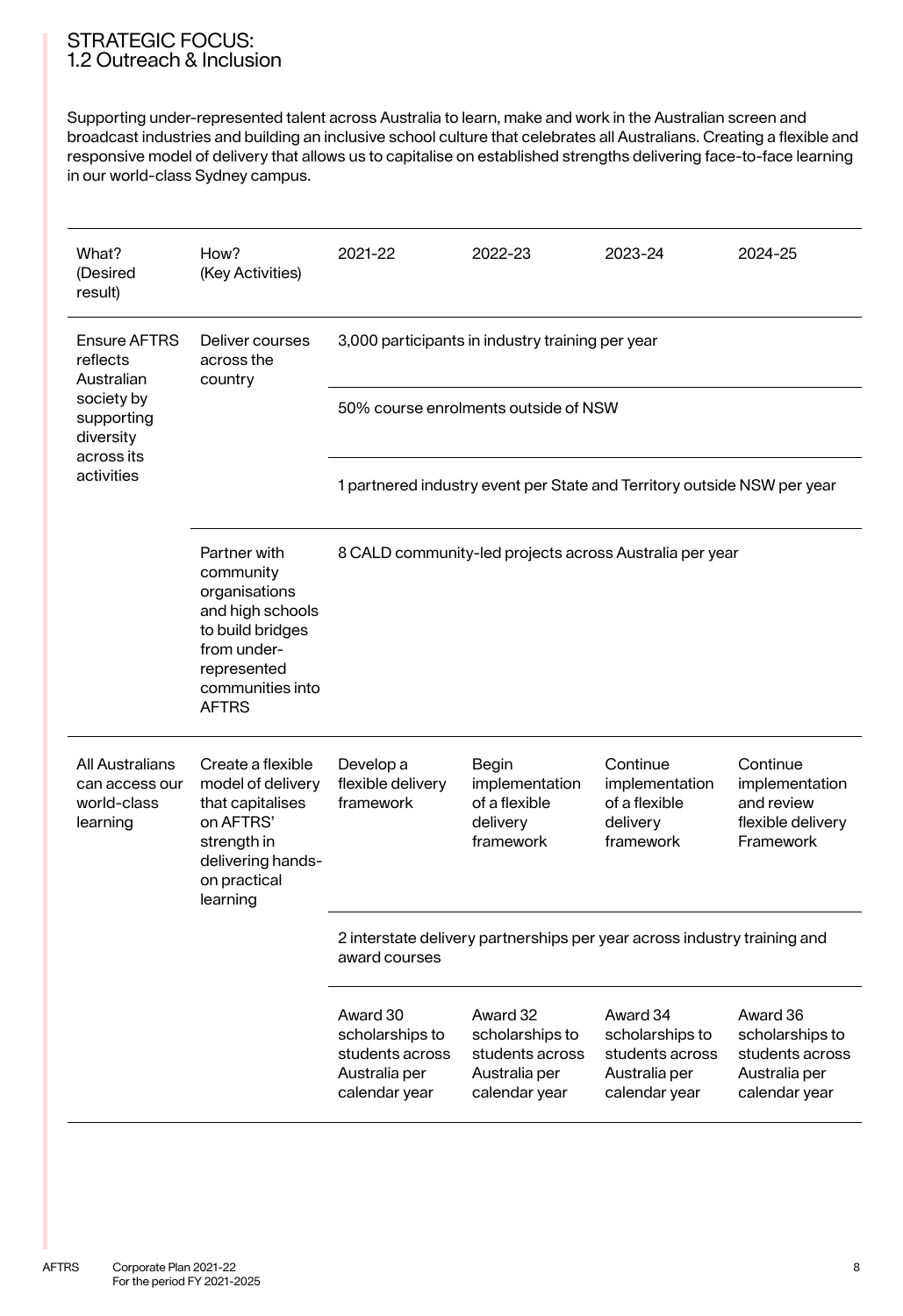# PILLAR 2. **EXCELLENCE**

#### *Industry aligned and forward-facing.*

Working together with industry, AFTRS offers the highest level of screen and broadcast training. Our graduates are sought-after for their outstanding craft skills and artistry. They are enterprising, highly creative, and professional. They understand the power of Australian story, underpinned by First Nations culture, enriched by the diversity of our country, to engage, entertain and connect audiences at home and around the world.

The pillar of excellence is supported by three strategic areas of focus —talent development, industry skills training, and research & innovation.

### STRATEGIC FOCUS: 2.1 Talent Development

Empower student learning through an experiential curriculum that is inclusive and flexible, and national in its reach and enable teaching excellence.

| What?<br>(Desired result)                                                                                                                            | How?<br>(Key Activities)                                                                                                                                                                                                                          | 2021-22                                                                                                                                                                                          | 2022-23                                | 2023-24                                    | 2024-25                                                                                                                                                                                                |  |  |
|------------------------------------------------------------------------------------------------------------------------------------------------------|---------------------------------------------------------------------------------------------------------------------------------------------------------------------------------------------------------------------------------------------------|--------------------------------------------------------------------------------------------------------------------------------------------------------------------------------------------------|----------------------------------------|--------------------------------------------|--------------------------------------------------------------------------------------------------------------------------------------------------------------------------------------------------------|--|--|
| Educate and<br>train new talent<br>to help grow                                                                                                      | <b>Deliver</b><br>accredited<br>courses                                                                                                                                                                                                           | 300 award course enrolments per calendar year                                                                                                                                                    |                                        |                                            |                                                                                                                                                                                                        |  |  |
| and support the<br>industry                                                                                                                          |                                                                                                                                                                                                                                                   | 100 award course graduates per calendar year                                                                                                                                                     |                                        |                                            |                                                                                                                                                                                                        |  |  |
| Empower the<br>learning of<br>screen and<br>broadcast<br>storytellers and<br>practitioners<br>through an<br>inclusive,<br>experiential<br>curriculum | Build and<br>Annual review of Teaching & Learning plan against creativity & inclusion<br>implement a<br>criteria including discipline reviews<br>Teaching &<br>Learning plan<br>enshrining<br>AFTRS unique<br>approach<br>to creative<br>pedagogy |                                                                                                                                                                                                  |                                        |                                            |                                                                                                                                                                                                        |  |  |
|                                                                                                                                                      | Review<br>curriculum<br>against First<br><b>Nations</b><br>Strategy                                                                                                                                                                               | Delivery of<br><b>Systems Audit</b><br>of Curriculum<br>Terms of<br>Reference<br>including audit<br>methodology<br>and timeline<br>against First<br><b>Nations Strategy</b><br>(2021 objectives) | Undertake<br>an audit of<br>curriculum | Deliver findings<br>of curriculum<br>audit | Implement rec-<br>ommendations<br>and redesign<br>curriculum<br>aligned with<br><b>First Nations</b><br>Strategy (2023-<br>2026 objectives)<br>and measure<br>through stu-<br>dent feedback<br>surveys |  |  |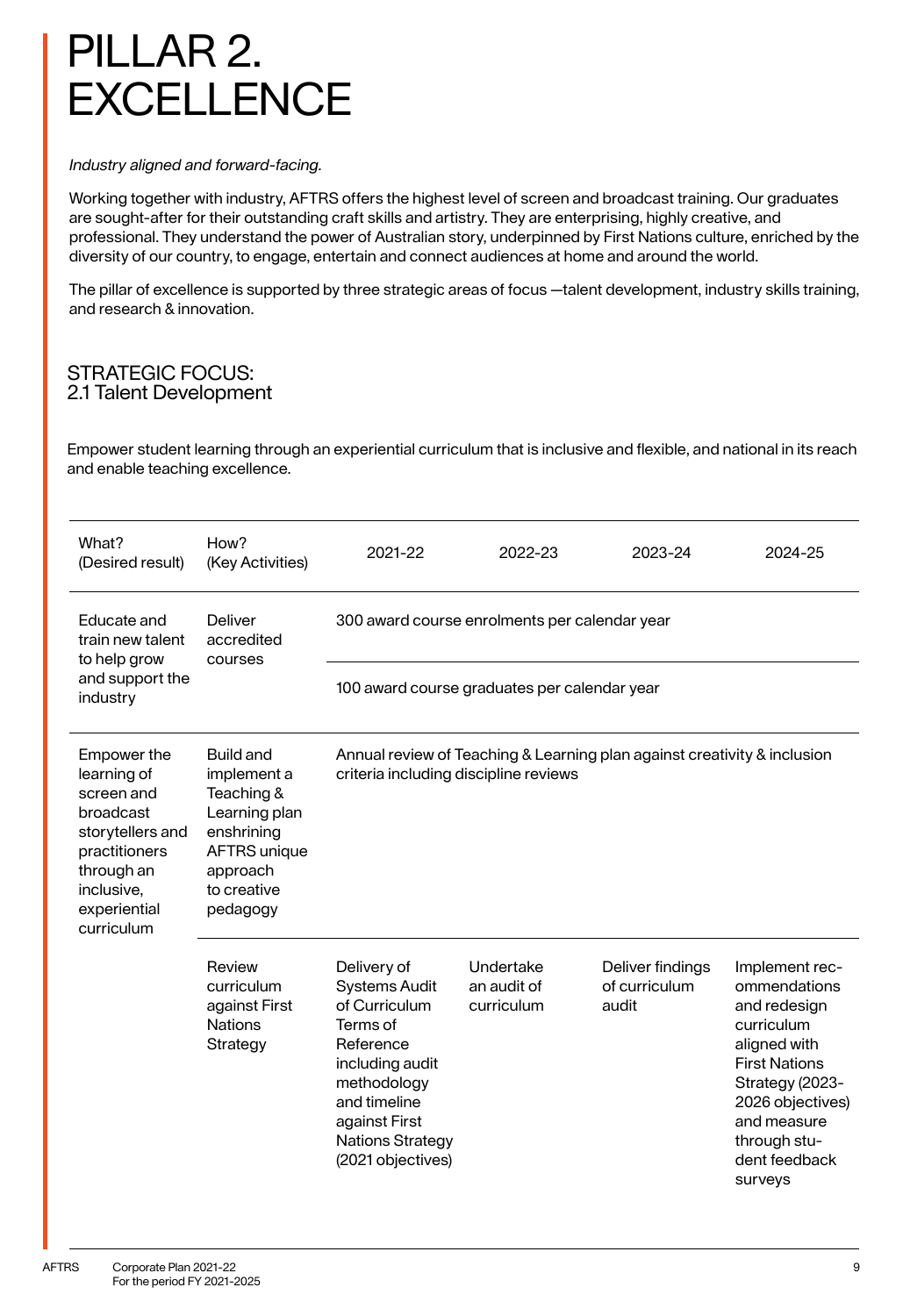### STRATEGIC FOCUS: 2.2 Industry Skills Training

Creating future-oriented, industry-aligned learning environments that are accessible and transformative and provide pathways to life-long careers in the screen and broadcast industries. Partnering with industry in the design, development, and delivery of courses.

| What?<br>(Desired result)                                                    | How?<br>(Key Activities)                                                              | 2021-22                                                                                                           | 2022-23                                    | 2023-24 | 2024-25 |  |  |
|------------------------------------------------------------------------------|---------------------------------------------------------------------------------------|-------------------------------------------------------------------------------------------------------------------|--------------------------------------------|---------|---------|--|--|
| Ensure Australian<br>screen and<br>broadcast                                 | Deliver industry-<br>aligned training                                                 | 75% of recent graduates are applying the skills they learnt in their<br>AFTRS course professionally               |                                            |         |         |  |  |
| practitioners have<br>the high levels<br>of skills required<br>to compete in |                                                                                       | Annual consultation with industry stakeholders, including Industry<br>Advisory Panels and triennial skills survey |                                            |         |         |  |  |
| an increasingly<br>global<br>marketplace                                     | Partner with screen<br>& broadcast<br>stakeholders to<br>provide targeted<br>training |                                                                                                                   | 10 industry training partnerships per year |         |         |  |  |

#### STRATEGIC FOCUS: 2.3 Research & Innovation

Providing the industry with the new knowledge it needs to keep Australia at the forefront of global innovation. Supporting a culture of enquiry, exploration, and rigour through the School's research programs.

| What?<br>(Desired result)                                                                                   | How?<br>(Key Activities)                                                                                            | 2021-22                                         | 2022-23                                                                       | 2023-24 | 2024-25 |  |
|-------------------------------------------------------------------------------------------------------------|---------------------------------------------------------------------------------------------------------------------|-------------------------------------------------|-------------------------------------------------------------------------------|---------|---------|--|
| Drive innovation<br>in the screen<br>and broadcast                                                          | Develop a faculty-<br>driven research<br>project that<br>bridges industry<br>knowledge<br>and academic<br>expertise |                                                 | 2 industry research projects disseminated per year<br>commencing in FY2022-23 |         |         |  |
| industry and<br>practice-based<br>education through<br>research                                             |                                                                                                                     |                                                 | 1 First Nations-led research partnership per year                             |         |         |  |
| Provide industry<br>with new<br>knowledge to<br>keep the nation<br>at the forefront of<br>global innovation | Partner on values-<br>driven, future-<br>focused industry<br>research projects                                      | 2 industry partnered research projects per year |                                                                               |         |         |  |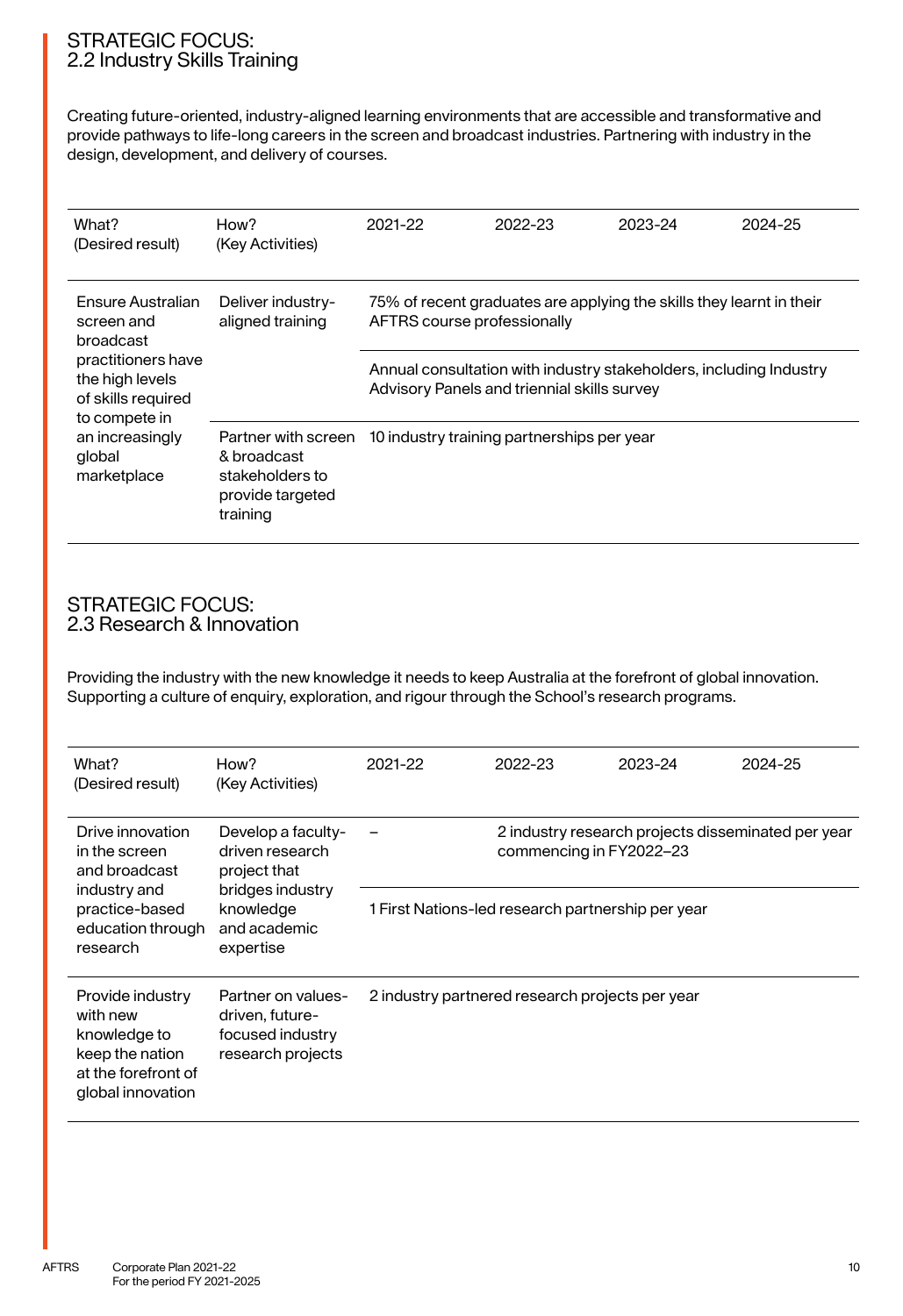# PILLAR 3. **SUSTAINABILITY**

#### *Adaptive, resilient and fit-for-purpose.*

The School has a suite of scalable, adaptive, face-to-face and online offerings that allow us to grow our business whilst meeting local, regional, and state and territory demand for graduates in a sustainable way for our staff, our school resources, and our industry.

The pillar of sustainability is supprted by a strategic area of focus —an effective organisation.

#### STRATEGIC FOCUS: 3.1 Effective Organisation

Ensuring infrastructure, work, and curriculum design facilitate and supports collaboration, connectedness, and creativity. Developing long-lasting strategic partnerships with organisations that share our values delivering incremental revenue and reach.

| What?<br>(Desired result)                            | How?<br>(Key Activities)                                                                                     | 2021-22                                                                                                | 2022-23                                   | 2023-24                                   | 2024-25                                   |  |
|------------------------------------------------------|--------------------------------------------------------------------------------------------------------------|--------------------------------------------------------------------------------------------------------|-------------------------------------------|-------------------------------------------|-------------------------------------------|--|
| Ensure an<br>adaptive, efficient,<br>and sustainable | Support good<br>practice through<br>the School's<br>diversity initiatives<br>and inclusion<br>network groups | AFTRS staff is representative of the community (reflective of ABS<br>census)                           |                                           |                                           |                                           |  |
| business that<br>supports AFTRS                      |                                                                                                              | 51% Female representation and at a leadership level<br>9% People living with a disability <sup>8</sup> |                                           |                                           |                                           |  |
| as a global centre<br>of excellence<br>for screen &  |                                                                                                              | 3% First Nations                                                                                       |                                           |                                           |                                           |  |
| broadcast<br>education,<br>training, and             |                                                                                                              | 3 key network group projects delivered per year to build capability<br>and inclusion at AFTRS          |                                           |                                           |                                           |  |
| research                                             | Develop and<br>implement staged<br><b>Fnvironmental Plan</b>                                                 | Annual review environmental action plan and practices in line with<br>industry best practice           |                                           |                                           |                                           |  |
|                                                      | Ensure the<br>organisation<br>is financially<br>sustainable and<br>scalable                                  | Increase<br>own-sourced<br>funding to 26%                                                              | Increase<br>own-sourced<br>funding to 27% | Increase<br>own-sourced<br>funding to 28% | Maintain<br>own-sourced<br>funding of 28% |  |
|                                                      | Infrastructure Audit                                                                                         | Annual review of Building & Technology Plan against the priorities of<br>the Corporate Strategy        |                                           |                                           |                                           |  |
|                                                      |                                                                                                              |                                                                                                        |                                           |                                           |                                           |  |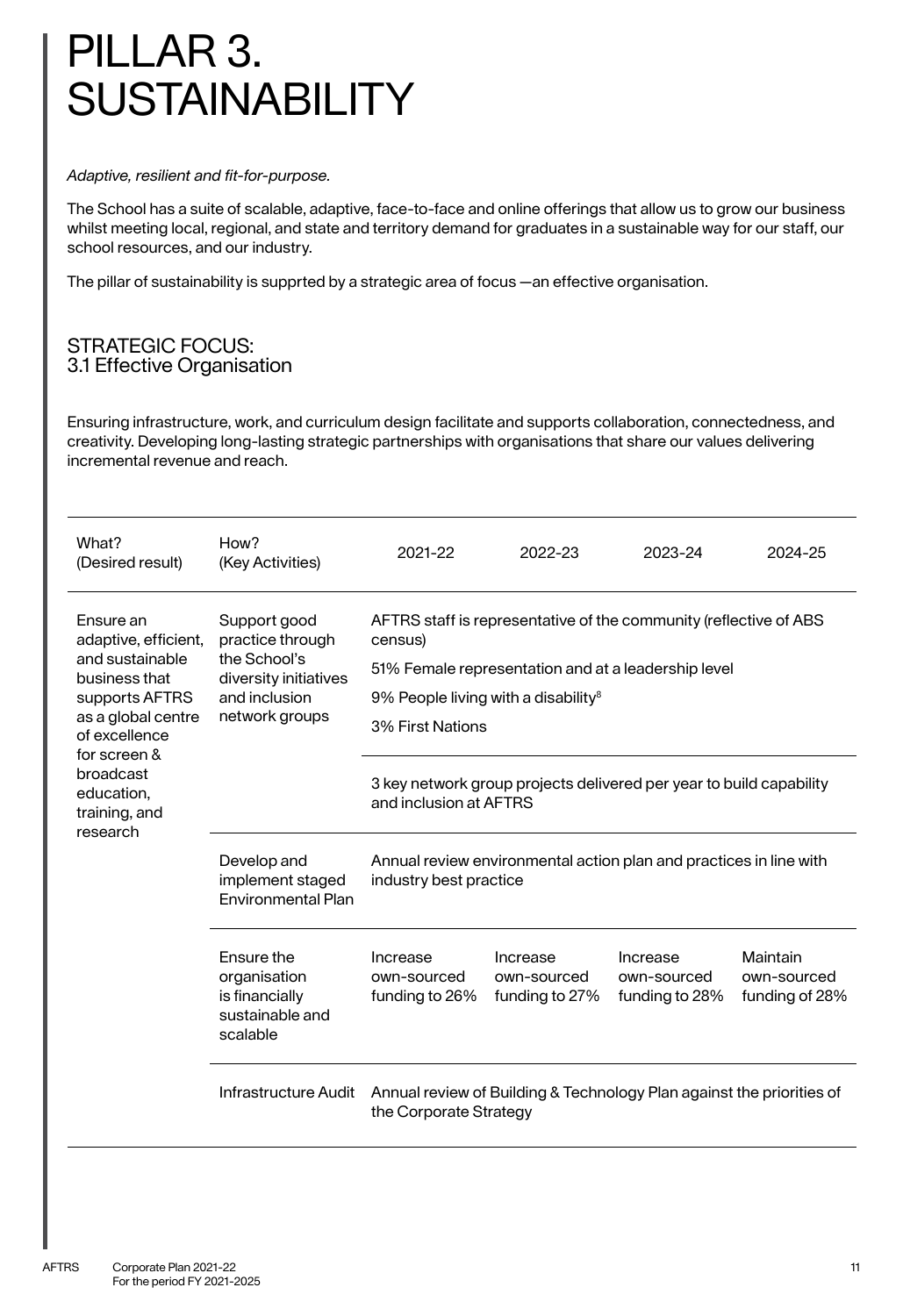# 05. **OPTIMISING** RESOURCES AND **CAPABILITIES**

As detailed in the Portfolio Budget Statements, the Commonwealth Government has allocated \$22.738 million to AFTRS for the 2021-22 financial year.

AFTRS has budgeted to generate an additional \$9.3 million to supplement its operations for the financial year. AFTRS makes revenue from several sources, primarily through student fees for Award courses and short course programs and revenue from corporate offerings. Combined with the Government appropriation, this own-sourced income creates a total revenue budget for 2021–22 of \$32.0 million.

Throughout the period of this Corporate Plan, AFTRS aims to grow its own-sourced income, including increasing its online course offering, expanding the national reach of its Award courses and engaging in new partnerships to ensure its financial sustainability.

AFTRS has a Capital Management Plan, covering acquisition and updating of technical resources and facilities to support its activities across each year of the Corporate Plan. The School reviews its budget plan annually. Supporting the Corporate Plan's strategies, the capital management plan allows flexibility across FY 2021-2025 to adapt to equipment and facility needs and meet the needs of AFTRS's diverse student population.

The School occupies a purpose-built campus in the Entertainment Quarter at Moore Park in inner-city Sydney, NSW. AFTRS has the option of extending the current lease (ending in 2023) through to 2036.

To improve workforce planning and optimisation, AFTRS will continue implementing a workload model that ensures an Average Staffing Level of 145 is achieved and sustained.

The School's technology capability allows for integration and automation of systems responsive to student needs at scale. Its further development will again improve AFTRS' capability to deliver online courses of education and training to achieve greater scale, revenues and impact. In addition, the AFTRS Customer Relationship Management (CRM) system is being further enhanced to engage even more with potential students, alumni and the broader industry.

# 06. RISK MANAGEMENT AND OVERSIGHT

Over the last period, AFTRS has worked to embed a risk culture in the organisation, and we will continue to strengthen this over the next four years.

AFTRS' risk tolerance is set out in the Business Risk Register. The risk register is continually evolving and is a 'live' document reviewed by the AFTRS Executive team monthly. Risks are categorised as strategic, operational, financial, people related, or regulatory and governance related. Ratings of risks are determined using a matrix that specifies the possible occurrence of the risk (from 'almost certain' to 'rare') and the consequence of the possible occurrence's (from 'insignificant' to 'severe').

The register prioritises risks according to the Executives Top 10 Risks, Emerging Risks and Business-As-Usual Risks. Each risk is also assigned an inherent rating and also a residual rating that considers the mitigation strategies and actions specified. Ratings are assessed and adjusted as appropriate with changes in the external environment and the implementation of the mitigation strategies.

The Finance, Audit and Risk Management Committee oversees the organisation's Risk Management Framework and Risk Register to ensure the requirements of the PGPA Act are being met. In addition to an annual review of the framework and business risk register, the Committee examines the applicability, management and mitigation strategies of particular risks identified as among the Top 10 business risks.

In the first quarter of FY 2021–2022, the School will undertake the annual review of the Business Risk Assessment and its mitigation strategies. The School will continue to respond to the impact of COVID-19 on AFTRS' ability to operate and deliver on its key education and training objectives and will be included as a high priority in the organisation's risks.

Other risks that have been historically included in the organisational risks comprise the School's government appropriation, reputation and relevance, educational standards and quality, appropriate student support, revenue targets around its business and short course offerings, and technology innovation. These continue to be areas of importance.

The review will continue to be informed by the Corporate Plan (FY 2021–2022); however, it will also encompass the ambitions of the new five-year Strategy 2021—2026 and any further identified associated risks related to the School's strategic activities.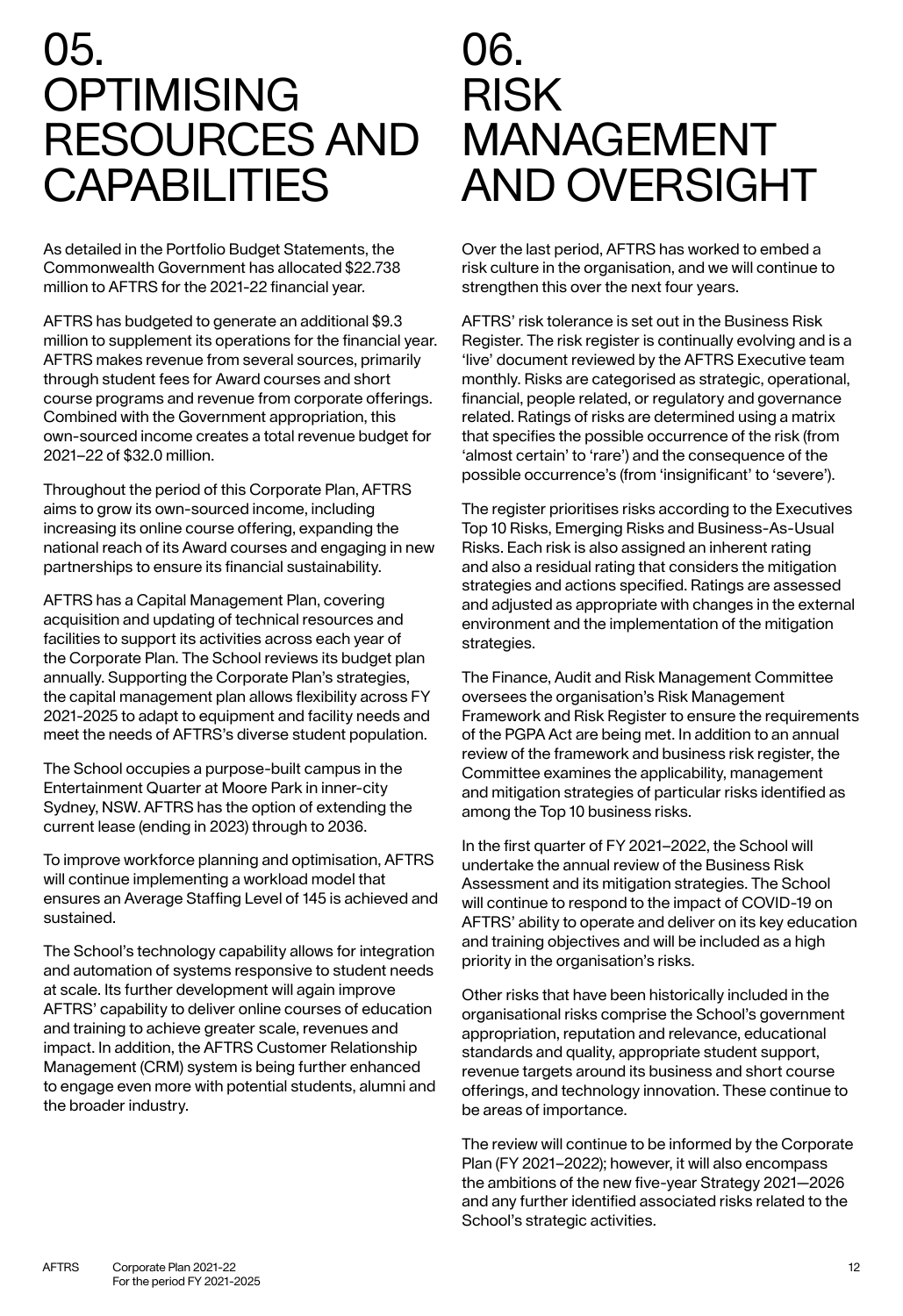# 07. **COOPERATION**

AFTRS works closely with government agencies and industry to achieve our purpose of being a global centre of excellence, providing Australians with the highest level of screen and broadcast education, training and research.

Over the next four years, AFTRS will continue to liaise closely with the office of the Minister for the Arts and with the Arts Industry area of the Department of Infrastructure, Transport, Regional Development and Communications. In addition, we have strong relationships with other portfolio agencies, and in particular, the Department of Education.

We have built close associations with industry bodies, including Screen Australia, Screen Producers Australia, the State-based screen and broadcast agencies, the National Film & Sound Archive, and the Screen Production Guilds, ensuring our common objectives' success. We will continue to lead industry-wide initiatives, as we did with the COVIDSafe Production Guidelines, to support, sustain and grow the current boom in production.

The School continues to seek out opportunities with these organisations through partnerships and collaborations to strengthen student and graduate outcomes, create new knowledge for the screen and broadcast industries and harness the potential of creative and cultural enterprises for the broader benefit of Australian society. With support through the Australian Government's Location Incentive, the School has been able to develop industry partnered training initiatives with partners including Industrial Light & Magic and Matchbox Pictures.

The School is working towards partnering with Screen Australia on research and training, including script development and upskilling, and is preparing further research ventures with Screen Australia and the State agencies on career pathways, that will allow us to consider how we work best as an industry to ensure we have a robust and resilient talent pathway and our sector has the skills and talent it needs.

AFTRS is a member of the ARTS8 (the Australian Roundtable for Arts Training Excellence). Each year, along with the other leading performing arts training organisations, we come together with the common aim of training and developing Australian storytellers in a variety of storytelling formats. In addition to the regular ARTS8 annual project, the School will be involved in Yagunda Barbindu (Today – Tomorrow) project, a retreat to be held 'On-Country' providing selected students to work under the guidance of and with Indigenous industry professionals, with the emphasis on looking at the ways in which we create from a First Nations perspective.

Outside of the ARTS8 arena, AFTRS and NIDA work closely at a curriculum level and are seeking to build a framework for student collaborations, shared staff training, alumni networking, and the development of a partnered annual showcase.

In the broader industry, we collaborate with the public and commercial broadcasters, as well as production companies and content makers, to provide student internships and other opportunities for student development. We have relationships with international companies like Marvel and Disney, and local production companies, like Jungle Entertainment and CJZ both of whom provided real world production briefs for our students. Students studying for a Master of Arts: Screen Business Leadership course also complete a live exercise in an international organisation or company as part of their course. This has included the Australian Broadcasting Union and Infinity Studios in Singapore. We also work with local and international Film Festivals to show and promote content made by AFTRS students.

In celebration of the UK/Australia Year of Culture, a program that explores and celebrates the relationship between Australia and the UK across the arts, creative industries, and higher education, AFTRS in partnership with the UK's National Film and Television School (NFTS) will lead a week-long program of online events. The program will include alumni-in-conversation, staff plenaries on inclusive practices, speed networking and valuable pitching exercises for students.

As an educational institution, we partner with universities both in Australia and overseas. We are currently exploring curriculum-sharing opportunities with tertiary partners and have a student exchange arrangement with Emerson College in Boston, USA. We are also designing learning opportunities with FutureLearn, an online learning platform that is partnering with Austrade to promote Australian learning excellence internationally.